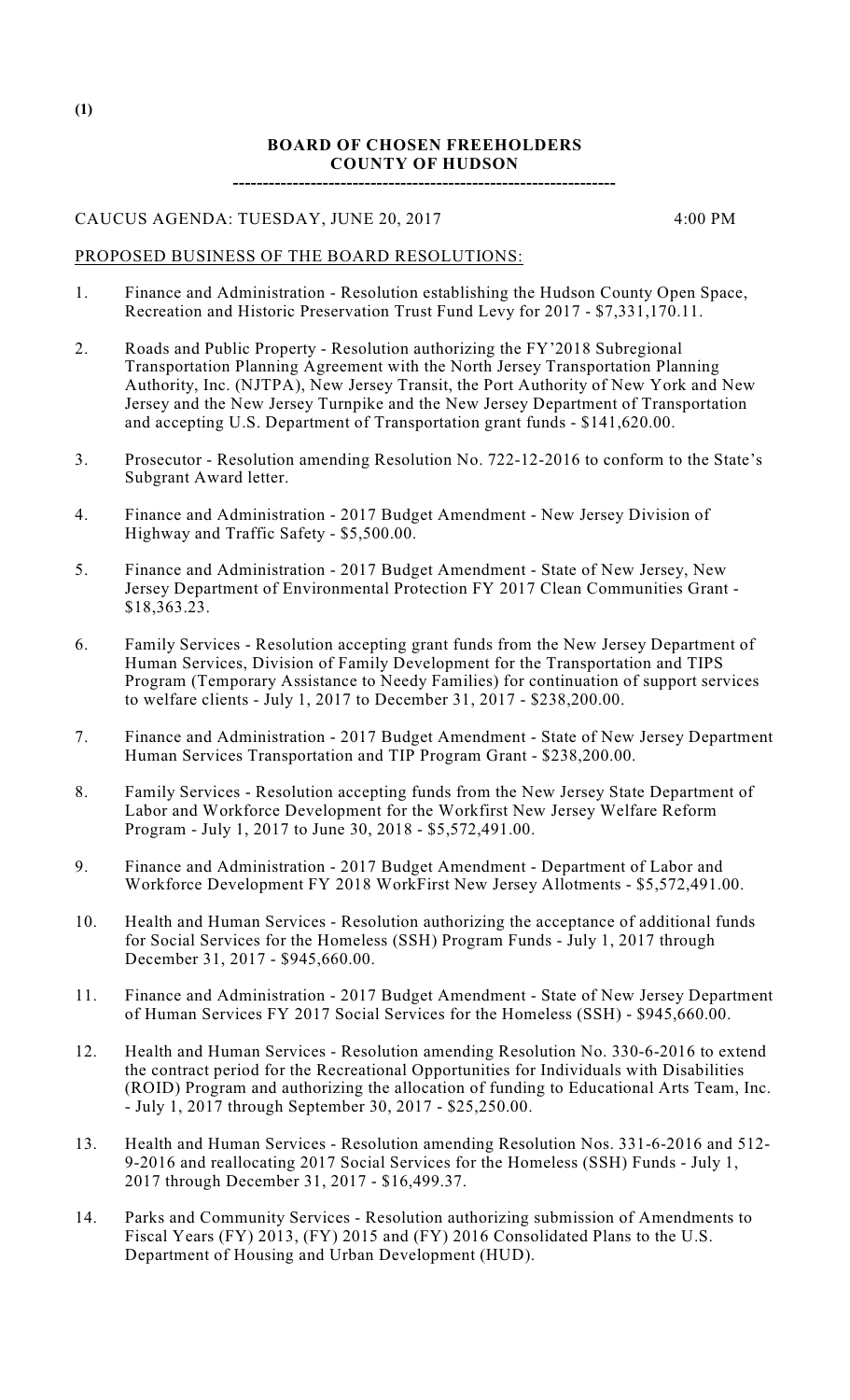- 15. Health and Human Services Resolution authorizing subgrant awards from Fiscal Year 2018 - Municipal Alliance Grant Funds from the Governor's Council on Alcoholism and Drug Abuse - July 1, 2017 through June 30, 2018 - \$608,898.00.
- 16. Finance and Administration Resolution authorizing an agreement, non-fair and open, for maintenance and support for fund accounting and web support for Hudson County's Financial System Platforms - Municipal Software, Inc. - January 1, 2017 to December 31, 2017 - \$40,950.00.
- 17. Law Resolution authorizing third amendment to professional services contract, non-fair and open, for the provision of Environmental Engineering Services - Dresdner Robin Environmental Management, Inc. - \$49,700.00.
- 18. Prosecutor Resolution approving a non-fair and open renewal support contract with Square 9 for the Software Smart Search Scanning System on behalf of the Prosecutor's Office - July 1, 2017 to June 30, 2018 - \$5,564.00.
- 19. Prosecutor Resolution approving payment of professional services to Steven Simring, M.D. for services rendered on behalf of the Hudson County Prosecutor's Office - \$6,900.00.
- 20. Parks and Community Service Resolution approving educational services contract, nonfair and open with the Statewide Hispanic Chamber of Commerce - July 1, 2017 to December 31, 2017 - \$54,528.00.

### 21. Purchasing - Approve Purchasing Agent's Award, Purchases made under State Contracts:

|              | VENDOR                                                      | <b>COMMODITY</b>                                                                                                                         |              | <b>AMOUNT</b> | DEPT.                  |
|--------------|-------------------------------------------------------------|------------------------------------------------------------------------------------------------------------------------------------------|--------------|---------------|------------------------|
| a)           | Dell Marketing<br>Round Rock, TX                            | Power Edge<br><b>Extended Warranty</b><br>Service to Protect<br><b>Against Hardware</b><br>Failures<br>(Data Processing)<br>\$15,475.61) | <sup>S</sup> | 24,127.01     | Data<br>Processing     |
|              |                                                             | <b>Document Scanner</b><br>for Scanning Initiative<br>on Record Retention<br>(Sheriff's \$8,651.40)                                      |              |               | Sheriff's<br>Office    |
| $\mathbf{b}$ | *Fastenal Company<br>Kearny, NJ                             | <b>Industrial Supplies</b><br>& Equipment                                                                                                | \$           | 25,000.00     | <b>Various</b>         |
| c)           | <i>*Goodyear Commercial</i><br><b>Tires</b><br>Harrison, NJ | Automobile<br><b>Tires</b>                                                                                                               | \$           | 10,000.00     | Roads                  |
| $\mathbf{d}$ | Grainger, Inc.<br>Vineland, NJ                              | Industrial<br>Supplies                                                                                                                   | \$           | 25,000.00     | Various                |
| e)           | Kyocera/Duplitron, Inc.<br>Roselle, NJ                      | Copier Maintenance,<br>Repairs, Parts<br>& Supplies                                                                                      | \$           | 20,000.00     | Various                |
| f)           | Lawmen Supply<br>Egg Harbor City, NJ                        | <b>Situational Training</b><br>Equipment                                                                                                 | \$           | 4,259.76      | Prosecutor's<br>Office |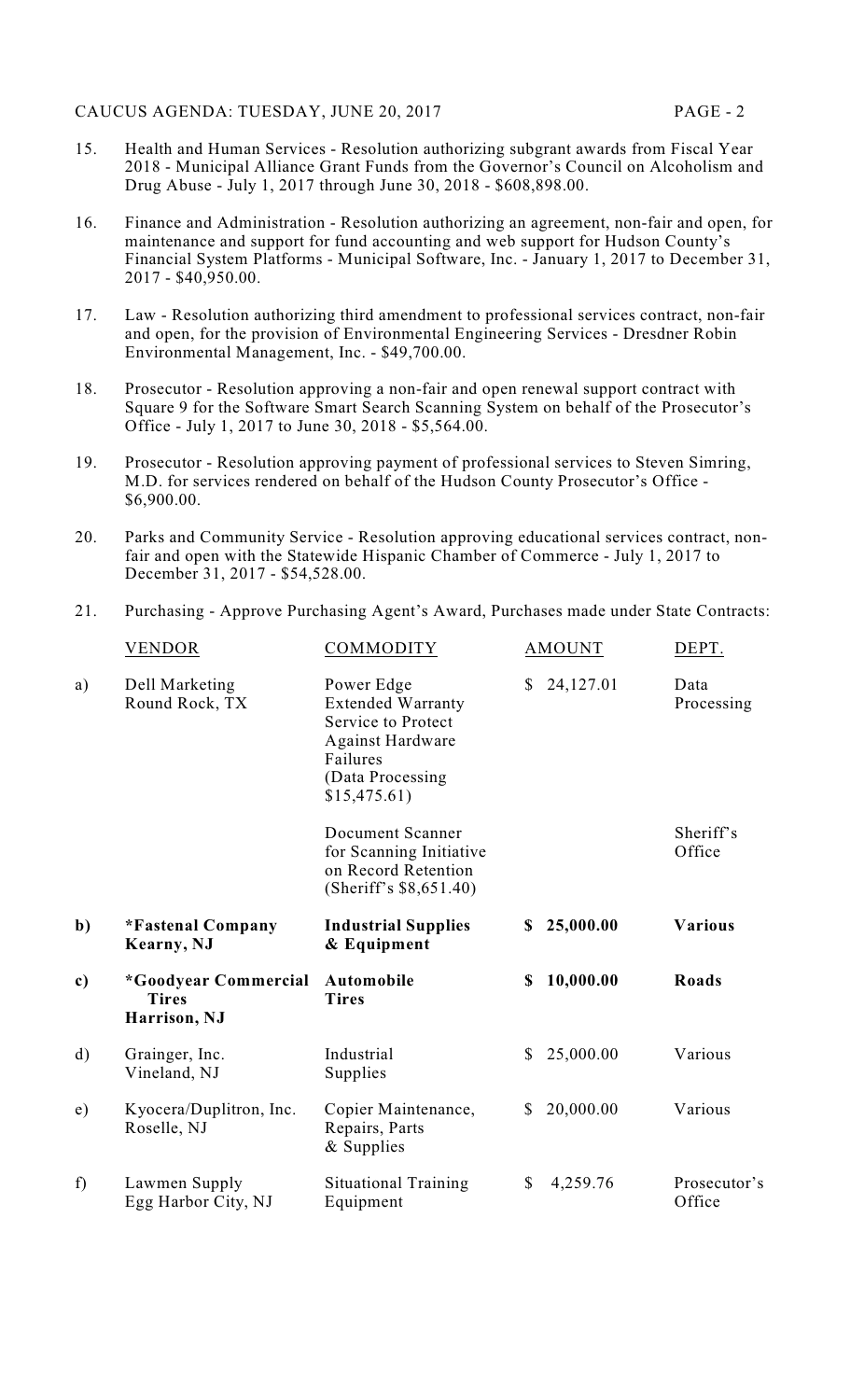## CAUCUS AGENDA: TUESDAY, JUNE 20, 2017 PAGE - 3

|                |                                                      | <b>TOTAL</b>                                                                 | \$247,427.03              |                    |
|----------------|------------------------------------------------------|------------------------------------------------------------------------------|---------------------------|--------------------|
| $\mathbf{k}$   | Xerox Corp.<br>St. Petersburg, FL                    | Copier Maintenance,<br>Repairs, Parts and<br>Supplies                        | 40,000.00<br>$\mathbb{S}$ | Various            |
| j)             | Verizon Wireless<br>Wallingford, CT                  | Cellular Telephone<br>Service and Equipment                                  | 25,000.00<br>S.           | Various            |
| $\overline{1}$ | Storr Tractor, Co.<br>Somerville, NJ                 | Parts & Repair for<br>Lawn & Grounds<br>Equipment                            | 10,000.00<br>\$           | Parks              |
| h)             | <b>Stewart Industries</b><br>Burlington Township, NJ | Copier Maintenance,<br>Service and Supplies                                  | 40,000.00<br>\$           | Various            |
| g)             | **SHI International<br>Somerset, N.J.                | Palo Alto<br><b>Firewall Protection</b><br>Renewal with Security<br>Features | 24,040.26<br>\$           | Data<br>Processing |
|                | VENDOR                                               | COMMODITY                                                                    | <b>AMOUNT</b>             | DEPT.              |

<sup>\*</sup> Denotes: Hudson County Vendor<br>\*\* Denotes: Minority Vendor

- Denotes: Minority Vendor
- 22. Purchasing Purchases made under Middlesex Regional Education Services Cooperative Pricing System:

|    |                                                | <b>TOTAL</b>                                                                                                                                                                  | \$817,116.02             |                        |
|----|------------------------------------------------|-------------------------------------------------------------------------------------------------------------------------------------------------------------------------------|--------------------------|------------------------|
|    |                                                | Purchase Diamond<br>Clay for Baseball<br>Fields (Parks \$5,909.60)                                                                                                            |                          | Parks                  |
| b) | Partac Peat<br>Great Meadows, NJ               | Sand for Long<br>Jump Pit<br>(Parks \$1,162.50)                                                                                                                               | 7,072.10<br>$\mathbb{S}$ | Parks                  |
|    |                                                | Mill and Paye the<br>Lincoln Park Admin.<br>Building Parking Lot,<br>Roadway & Walkways<br>(Parks \$79,908.73)                                                                |                          | Parks                  |
| a) | Murray Paving &<br>Concrete LLC<br>Paramus, NJ | Repaving of the<br>Staff & Visitor<br>Parking Lot at the<br><b>Hudson County</b><br>Dept. of Corrections<br>& Rehabilitation Center<br>(Correctional Center)<br>\$730,135.19) | \$810,043.92             | Correctional<br>Center |
|    | VENDOR                                         | COMMODITY                                                                                                                                                                     | <b>AMOUNT</b>            | DEPT.                  |

- 23. Purchasing Purchasing Agent's Award:
	- a) To purchase Mugs for the Hudson County Correctional Center (Set-Aside Bid) two (2) replies - two (2) year period - Business Promotion Ideas, Inc. - contract shall not exceed \$25,000.00.
	- b) Contract Extension Pharmaceutical Services for Meadowview Psychiatric Hospital and Hudson County Chest Clinic - July 20, 2017 to September 17, 2017 - Omnicare of New York, LLC - contract shall not exceed \$250,000.00.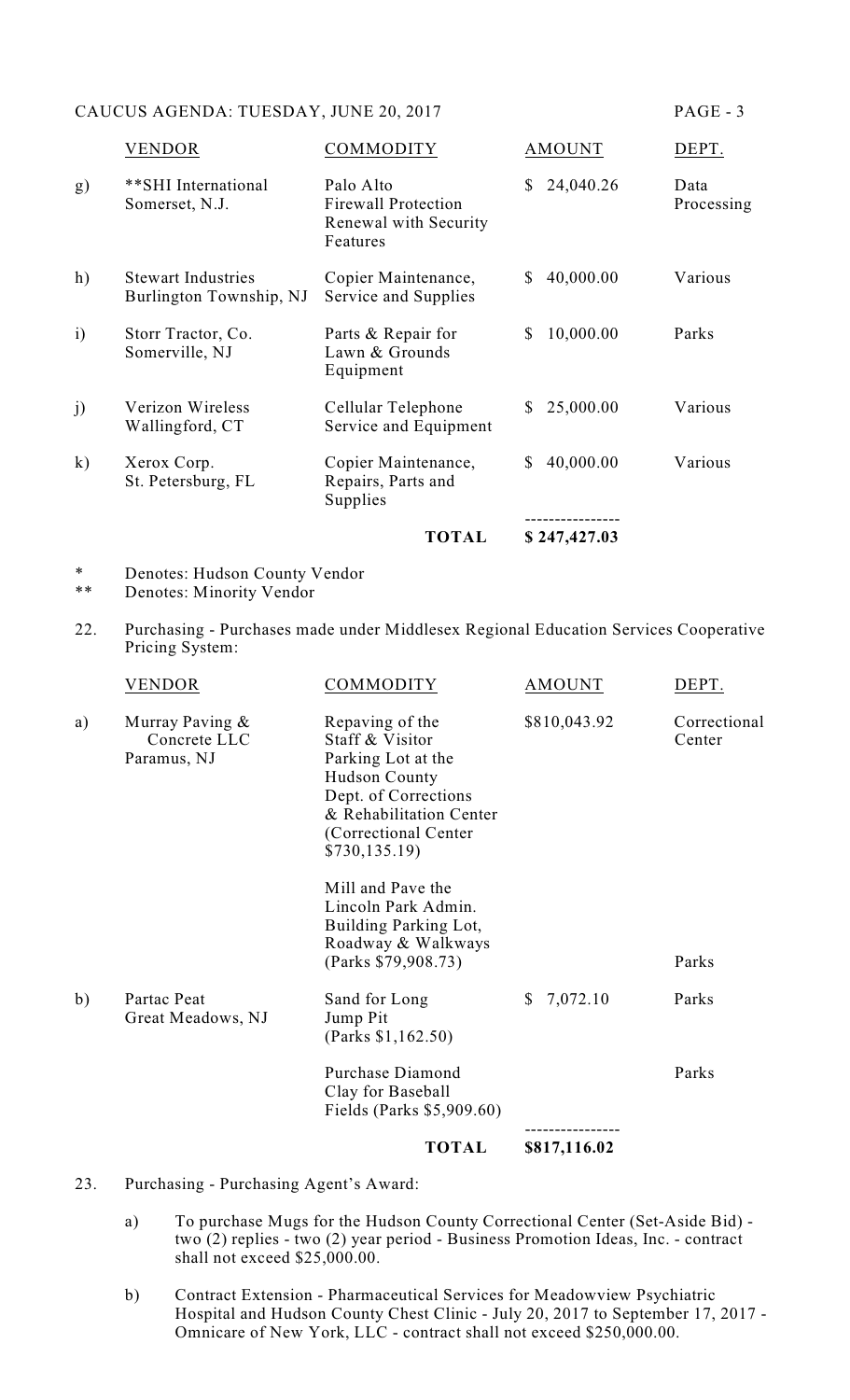c) Roof Maintenance for all County Buildings (Set-Aside Bid) (Parks & Roads Public Property) - five (5) replies - two (2) year period - Pravco, Inc.:

| <b>First Year:</b>           |          |
|------------------------------|----------|
| Regular Time - Cost Per Hour |          |
| Roofer:                      | \$102.00 |
| Helper:                      | \$47.00  |

| Overtime - Cost per Hour |          |
|--------------------------|----------|
| Roofer:                  | \$130.00 |
| Helper:                  | \$60.00  |

| Regular Time - Cost Per Hour |
|------------------------------|
| \$105.00                     |
| \$49.00                      |
|                              |

| Overtime - Cost Per Hour |          |
|--------------------------|----------|
| Roofer:                  | \$135.00 |
| Helper:                  | \$64.00  |

Contract shall not exceed \$135,500.00

- 24. Finance and Administration/Personnel Resolution awarding professional service contract, fair and open to the Institute for Forensic Psychology for Pre-Employment Psychological Evaluation Services - July 1, 2017 to June 30, 2018 - \$41,250.00.
- 25. Finance and Administration/Personnel Resolution awarding professional service contract, fair and open to Susan A. Furnari, D. Ed., to conduct psychological fitness for duty examinations - July 1, 2017 to June 30, 2018 - \$45,000.00.
- 26. Law Resolution awarding a fair and open contract, legal publications for the Hudson County Law Department, Hudson County Prosecutor's Office, Surrogate's Office, Sheriff's Office, Superintendent of Schools and other Departments as required - Gann Law Books - July 1, 2017 to June 30, 2019 - (\$90,096.00 two year total).
- 27. County Administrator Resolution amending Resolution No. 258-5-2016 and exercising the final year of an option to renew a fair and open professional services contract - Millennium Strategies, LLC, a grants consultant - July 1, 2017 to September 30, 2017 - \$20,000.00.
- 28. Roads and Public Property Resolution approving Change Order No. 1, RML Construction "Reconstruction of Monumental Stairs and Plaza, William J. Brennan Courthouse" and time extension 110 days - \$60,448.83.
- 29. Roads and Public Property Resolution approving Change Order No. 2, M & M Construction Co., Inc. "Lincoln Park Storage Building, Lincoln Park, Jersey City, New Jersey" - \$89,562.79.
- 30. Family Services Resolution amending Resolution No. 353-6-2016 and approving the second year of a Shared Services Agreement with the Hudson County Schools of Technology for operation of the Hudson County One Stop Career Center - July 1, 2017 to June 30, 2018 with one (1) one (1) year annual extension.
- 31. Health and Human Services/Meadowview Psychiatric Hospital Resolution approving an Affiliation Agreement between Meadowview Psychiatric Hospital and William Paterson University - September 1, 2017 through June 15, 2020.
- 32. Law Resolution authorizing the County of Hudson to enter into a Purchase Agreement for the acquisition of 26-30 Cook Street, 393 Hoboken Avenue, and 33-37 Oakland Avenue (Block 8102 - Lots 1, 6, 7, 25, 26, 27) Jersey City, New Jersey with the City of Jersey City - \$7,500,000.00.